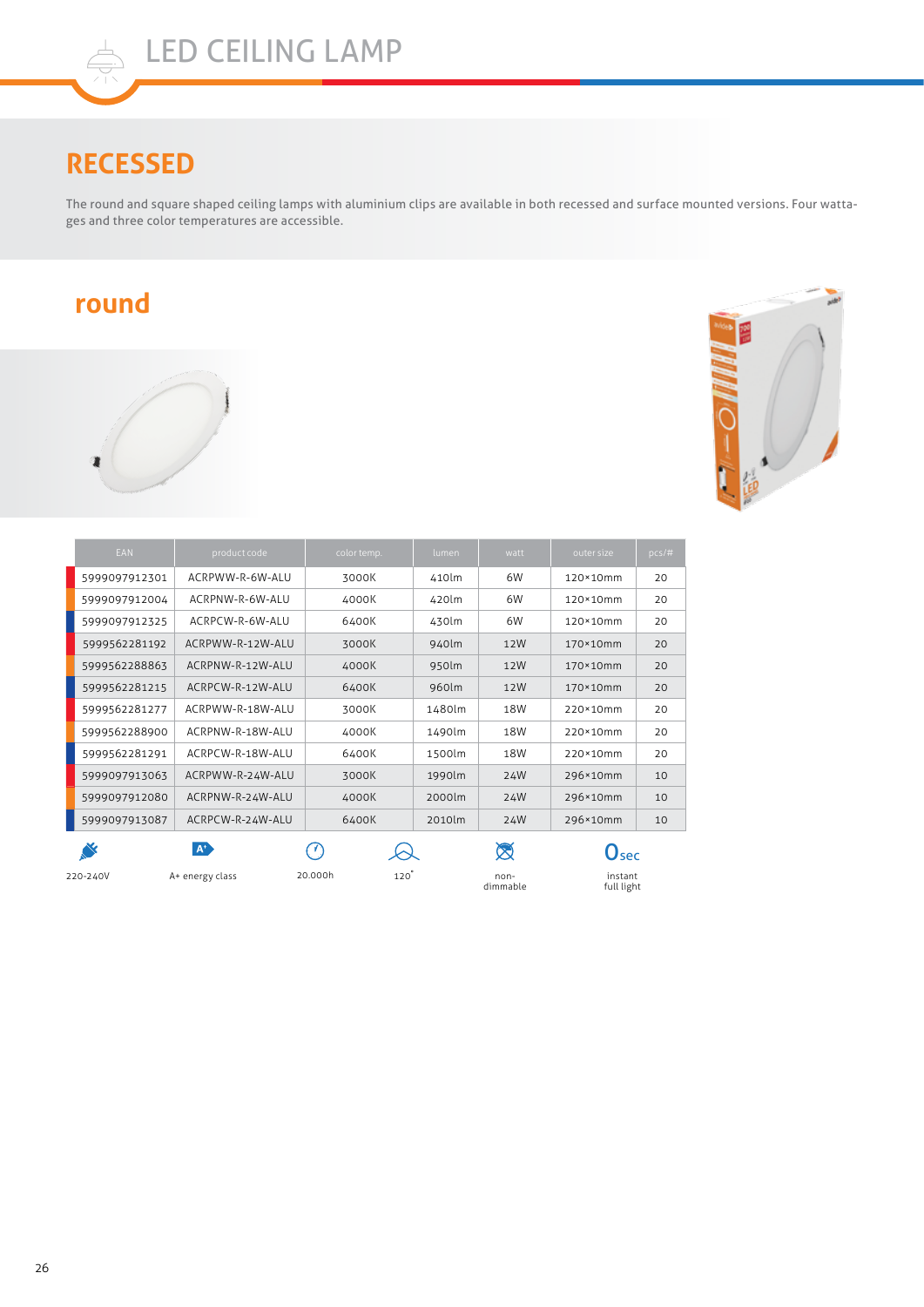| <b>EAN</b>     | product code     | color temp. | lumen  | watt         | outer size                | pcs/# |
|----------------|------------------|-------------|--------|--------------|---------------------------|-------|
| 5999097912349  | ACRPWW-S-6W-ALU  | 3000K       | 410lm  | 6W           | 116×10mm                  | 20    |
| 5999097912028  | ACRPNW-S-6W-ALU  | 4000K       | 420lm  | 6W           | 116×10mm                  | 20    |
| 5999097912363  | ACRPCW-S-6W-ALU  | 6400K       | 430lm  | 6W           | 116×10mm                  | 20    |
| 5999562281239  | ACRPWW-S-12W-ALU | 3000K       | 940lm  | 12W          | 166×10mm                  | 20    |
| 5999562288887  | ACRPNW-S-12W-ALU | 4000K       | 950lm  | 12W          | 166×10mm                  | 20    |
| 5999562281253  | ACRPCW-S-12W-ALU | 6400K       | 960lm  | 12W          | 166×10mm                  | 20    |
| 5999562281314  | ACRPWW-S-18W-ALU | 3000K       | 1480lm | 18W          | 225×23mm                  | 20    |
| 5999562288924  | ACRPNW-S-18W-ALU | 4000K       | 1490lm | 18W          | 225×23mm                  | 20    |
| 5999562281338  | ACRPCW-S-18W-ALU | 6400K       | 1500lm | 18W          | 225×23mm                  | 20    |
| 5999097913100  | ACRPWW-S-24W-ALU | 3000K       | 1990lm | 24W          | 291×10mm                  | 10    |
| 5999097912103  | ACRPNW-S-24W-ALU | 4000K       | 2000lm | 24W          | 291×10mm                  | 10    |
| 5999097913124  | ACRPCW-S-24W-ALU | 6400K       | 2010lm | 24W          | 291×10mm                  | 10    |
| <b>SERVICE</b> | $\mathbf{A}^*$   |             |        | $\bigotimes$ | $\mathbf{O}_{\text{sec}}$ |       |

non-<br>dimmable

instant full light

A+ energy class non-220-240V 20.000h 120�



**square**